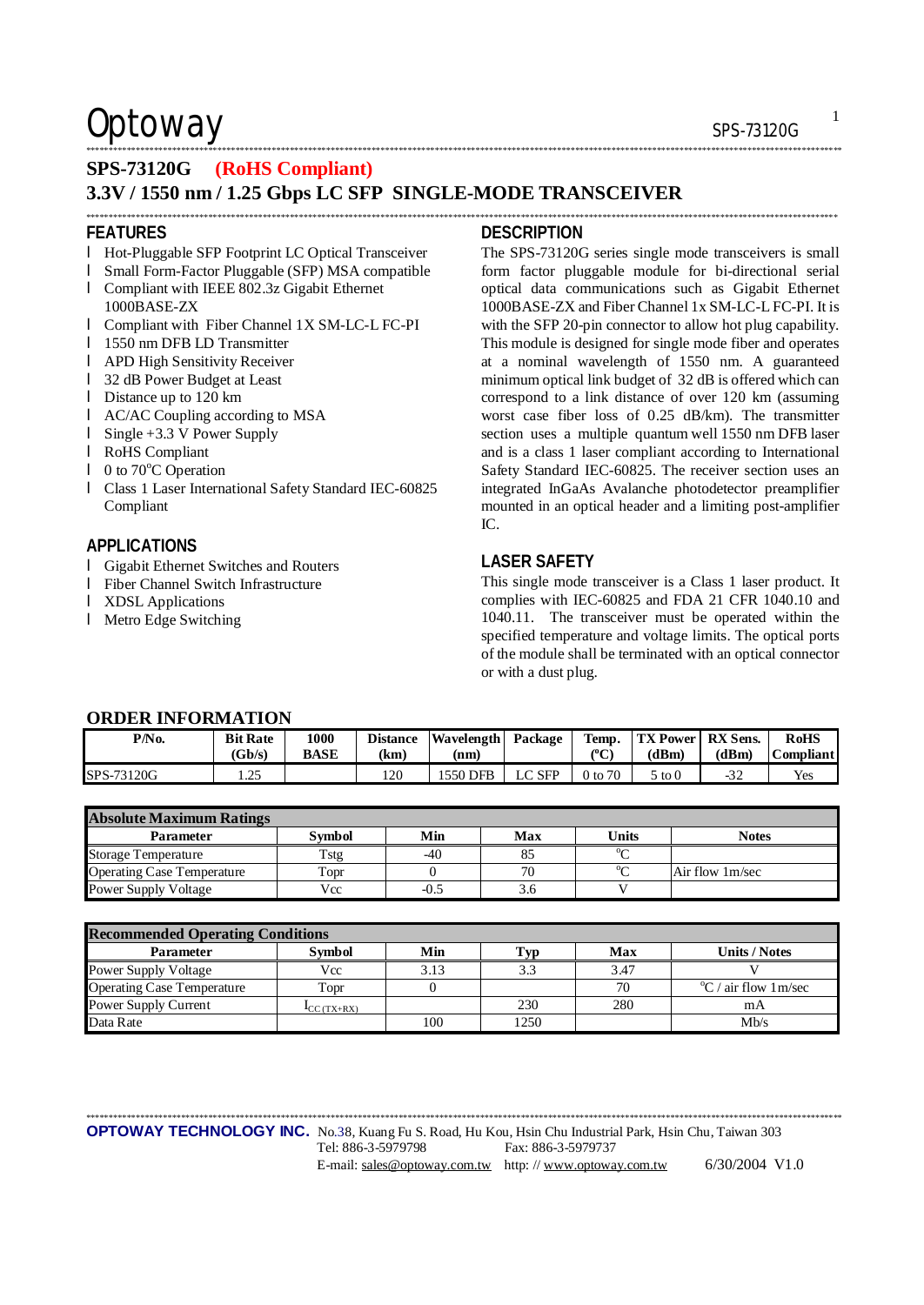# Optoway

| Transmitter Specifications ( $0^{\circ}$ C < Topr < 70 $^{\circ}$ C, 3.13V < Vcc < 3.47V) |                       |          |            |           |              |                     |  |
|-------------------------------------------------------------------------------------------|-----------------------|----------|------------|-----------|--------------|---------------------|--|
| Parameter                                                                                 | <b>Symbol</b>         | Min      | <b>Typ</b> | Max       | <b>Units</b> | <b>Notes</b>        |  |
| <b>Optical</b>                                                                            |                       |          |            |           |              |                     |  |
| <b>Optical Transmit Power</b>                                                             | Po                    | $\Omega$ | $---$      | 5         | dBm          | 1                   |  |
| Output Center Wavelength                                                                  | λ                     | 1500     | 1550       | 1580      | nm           |                     |  |
| <b>Output Spectrum Width</b>                                                              | Δλ                    | ---      | 0.2        |           | nm           | -20 dB Width        |  |
| Side Mode Suppression Ratio                                                               | <b>SMSR</b>           | 30       |            |           | dВ           |                     |  |
| <b>Extinction Ratio</b>                                                                   | $E_R$                 | 9        | $---$      | $---$     | dВ           |                     |  |
| <b>Optical Rise Time</b>                                                                  | $t_r$                 |          |            | 260       | ps           | 20 % to 80% Values. |  |
| <b>Optical Fall Time</b>                                                                  | te                    |          |            | 260       | ps           | 20 % to 80% Values. |  |
| <b>Relative Intensity Noise</b>                                                           | <b>RIN</b>            |          |            | $-120$    | dB/Hz        |                     |  |
| <b>Electrical</b>                                                                         |                       |          |            |           |              |                     |  |
| Data Input Current - Low                                                                  | $I_{IL}$              | $-350$   |            |           | μA           |                     |  |
| Data Input Current - High                                                                 | $\rm I_{\rm IH}$      |          |            | 350       | μA           |                     |  |
| Differential Input Voltage                                                                | $V_{IH} - V_{IL}$     | 0.5      |            | 2.4       | V            | Peak-to-Peak        |  |
| TX Disable Input Voltage - Low                                                            | $T_{DIS, L}$          | $\Omega$ |            | 0.5       | $\mathbf{V}$ | 2                   |  |
| TX Disable Input Voltage – High                                                           | $T_{\rm DIS,~H}$      | 2.0      |            | Vcc       | $\mathbf{V}$ | $\overline{2}$      |  |
| TX Disable Assert Time                                                                    | $T_{\text{ASSERT}}$   |          |            | 10        | $\mu$ s      |                     |  |
| <b>TX Disable Deassert Time</b>                                                           | <b>T</b> DEASSERT     |          |            |           | ms           |                     |  |
| TX Fault Output Voltage -- Low                                                            | $T_{\rm{FaultL}}$     | $\Omega$ |            | 0.5       | V            | 3                   |  |
| TX Fault Output Voltage -- High                                                           | $\mathrm{T_{FaultH}}$ | 2.0      |            | $Vcc+0.3$ | $\mathbf{V}$ | 3                   |  |

1. Output power is power coupled into a  $9/125$  µm single mode fiber.

2. There is an internal 4.7K to 10K ohm pull-up resistor to VccTX.

3. Open collector compatible, 4.7K to 10K ohm pull-up to Vcc (Host Supply Voltage).

| Receiver Specifications ( $0^{\circ}$ C < Topr < 70 $^{\circ}$ C, 3.13V < Vcc < 3.47V) |                   |          |       |             |              |                         |  |  |
|----------------------------------------------------------------------------------------|-------------------|----------|-------|-------------|--------------|-------------------------|--|--|
| <b>Parameter</b>                                                                       | <b>Symbol</b>     | Min      | Typ   | Max         | <b>Units</b> | <b>Notes</b>            |  |  |
| <b>Optical</b>                                                                         |                   |          |       |             |              |                         |  |  |
| Sensitivity                                                                            | Sens              |          |       | $-32$       | dBm          | 4                       |  |  |
| Maximum Input Power                                                                    | Pin               | -9       |       |             | dBm          | 4                       |  |  |
| Signal Detect -- Asserted                                                              | Pa                | ---      |       | $-32$       | dBm          | Transition: low to high |  |  |
| Signal Detect -- Deasserted                                                            | Pd                | $-40$    |       |             | dBm          | Transition: high to low |  |  |
| Signal detect -- Hysteresis                                                            |                   | 1.0      |       |             | dВ           |                         |  |  |
| Wavelength of Operation                                                                |                   | 1100     | $- -$ | 1600        | nm           |                         |  |  |
| <b>Electrical</b>                                                                      |                   |          |       |             |              |                         |  |  |
| <b>Differential Output Voltage</b>                                                     | $V_{OH} - V_{OL}$ | 0.6      |       | 2.0         | v            |                         |  |  |
| Output LOS Voltage -- Low                                                              | $V_{OL}$          | $\Omega$ |       | 0.5         |              |                         |  |  |
| Output LOS Voltage - High                                                              | $V_{OH}$          | 2.0      |       | $Vec{+}0.3$ | v            |                         |  |  |

4. Measured at  $2^7$ -1 PRBS at BER 1E-12.

5. Open collector compatible, 4.7K to 10K ohm pull-up to Vcc (Host Supply Voltage).

 $\overline{2}$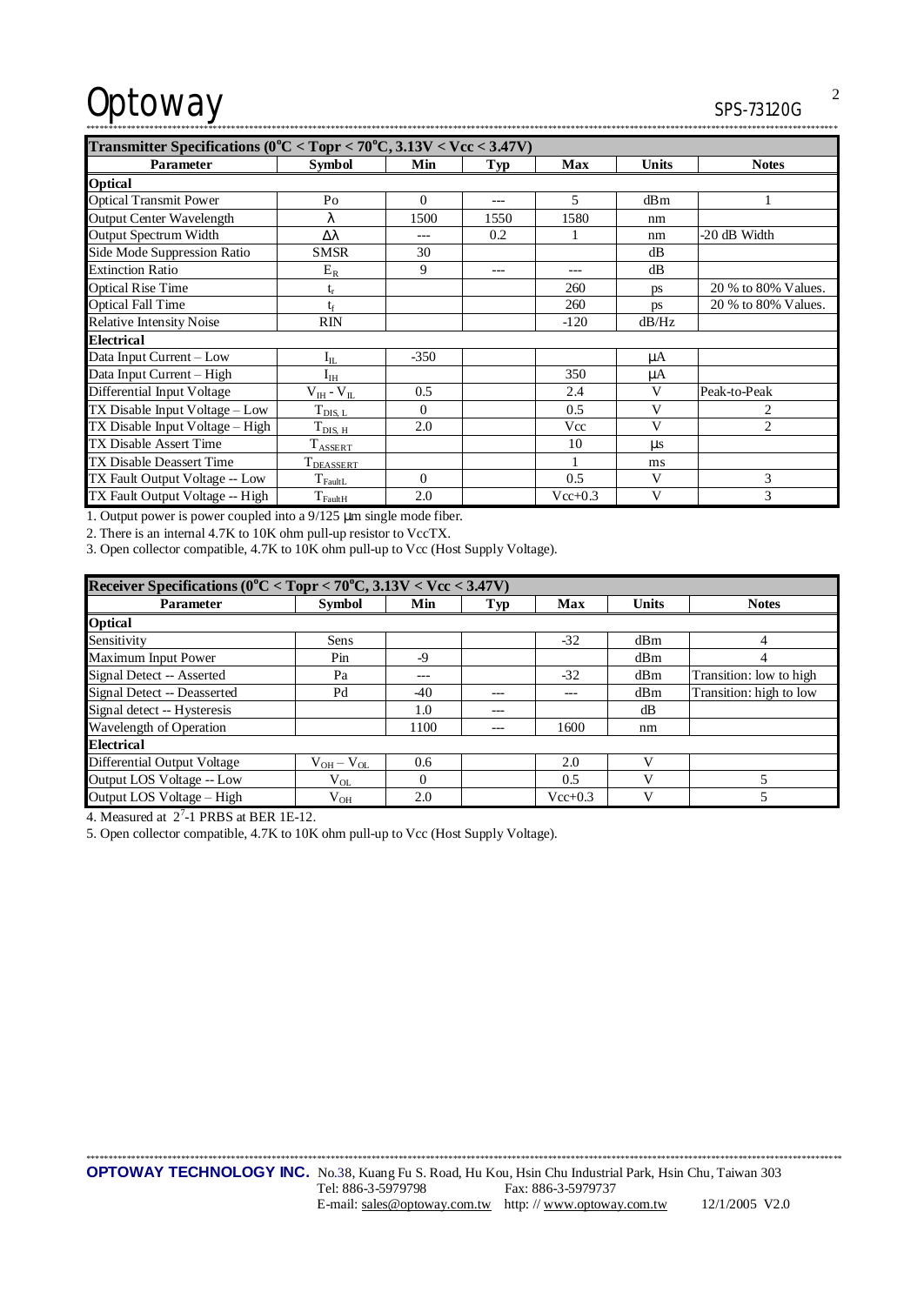## Optoway

SPS-73120G

**CONNECTION DIAGRAM** 



| <b>PIN</b> | <b>Signal Name</b> | Description                                                  | pin | <b>Signal Name</b>                    | Description                       |
|------------|--------------------|--------------------------------------------------------------|-----|---------------------------------------|-----------------------------------|
|            | TX GND             | <b>Transmitter Ground</b>                                    | 11  | <b>RX GND</b>                         | Receiver Ground                   |
| 2          | <b>TX</b> Fault    | <b>Transmitter Fault Indication</b>                          | 12  | <b>RX DATA OUT-</b>                   | Inverse Receiver Data Out         |
| 3          | TX Disable         | Transmitter Disable (Module disables                         | 13  | <b>RX DATA OUT+</b> Receiver Data Out |                                   |
|            |                    | on high or open)                                             |     |                                       |                                   |
| 4          | MOD-DFE2           | Modulation Definition $2 - Two wires$                        | 14  | <b>RX GND</b>                         | Receiver Ground                   |
|            |                    | serial ID Interface                                          |     |                                       |                                   |
| 5          | MOD-DEF1           | Modulation Definition $1 - Two wires$<br>serial ID Interface | 15  | Vcc RX                                | Receiver Power $-3.3V \pm 5\%$    |
|            |                    |                                                              |     |                                       |                                   |
| 6          | MOD-DEF0           | Modulation Definition $0 -$ Ground in                        | 16  | Vcc TX                                | Transmitter Power $-3.3V \pm 5\%$ |
|            |                    | Module                                                       |     |                                       |                                   |
|            | N/C                | Not Connected                                                | 17  | TX GND                                | <b>Transmitter Ground</b>         |
| 8          | LOS                | Loss of Signal                                               | 18  | TX DATA IN+                           | Transmitter Data In               |
| 9          | <b>RX GND</b>      | Receiver Ground                                              | 19  | TX DATA IN-                           | Inverse Transmitter Data In       |
| 10         | <b>RX GND</b>      | Receiver Ground                                              | 20  | TX GND                                | <b>Transmitter Ground</b>         |

### **Module Definition**

| <b>Module Definition</b> | MOD-DEF2         | MOD-DEF1         | MOD-DEF0         | Interpretation by Host   |
|--------------------------|------------------|------------------|------------------|--------------------------|
|                          | PIN <sub>4</sub> | PIN <sub>5</sub> | PIN <sub>6</sub> |                          |
|                          | SDA              | SCL              | LV-TTL Low       | Serial module definition |
|                          |                  |                  |                  | protocol                 |

Module Definition 4 specifies a serial definition protocol. For this definition, upon power up, MOD-DEF(1:2) appear as no connector (NC) and MOD-DEF(0) is TTL LOW. When the host system detects this condition, it activates the serial protocol. The protocol uses the 2-wire serial CMOS E<sup>2</sup>PROM protocol of the ATMEL AT24C01A/02/04 family of components.

 $\overline{3}$